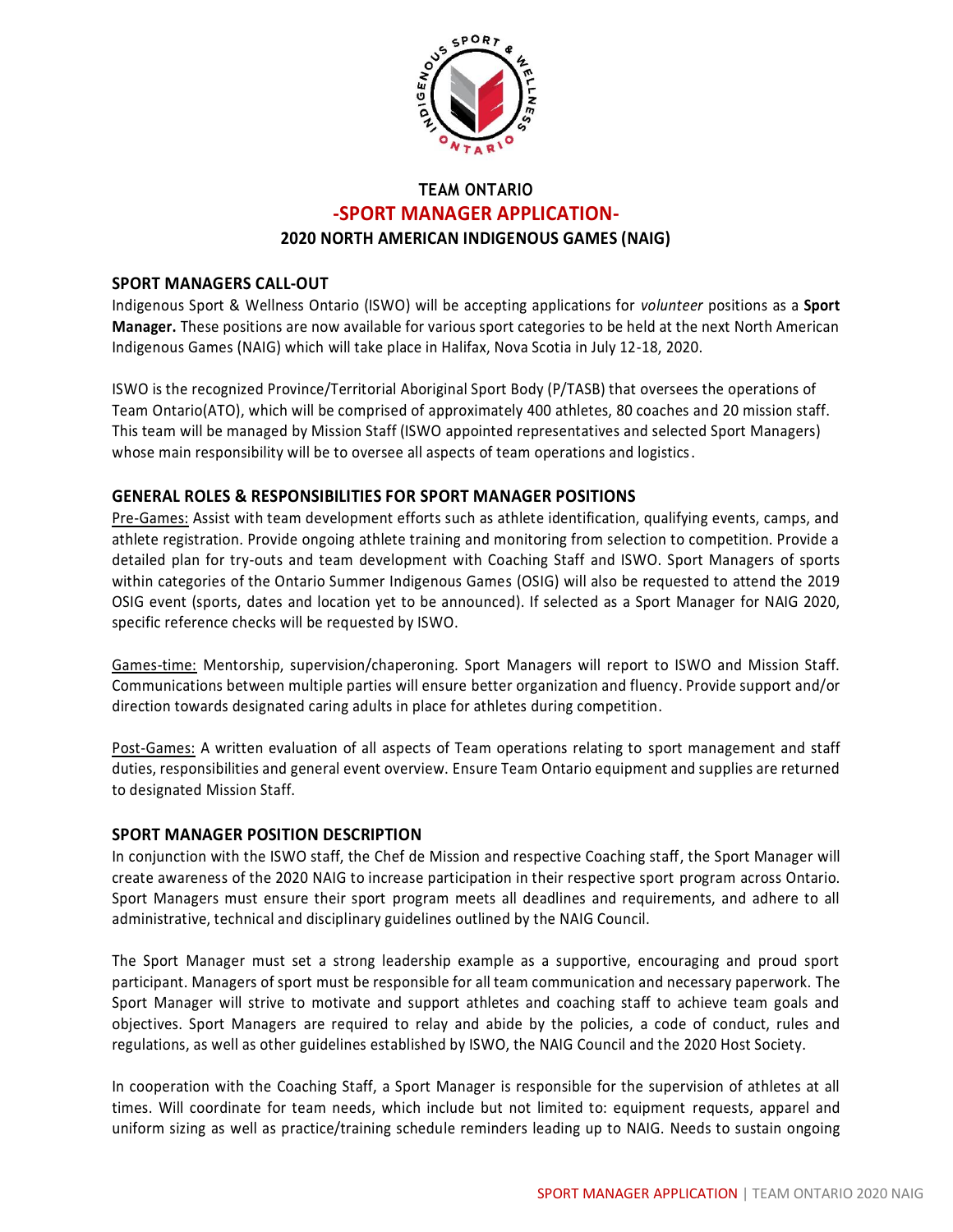communication with Team Ontario Mission Staff, Coaches, Trainers, Parents/Guardians, Athletes and ISWO. May lead or support any related duties to fundraising for their team. In consultation with the Provincial Sport Organizations (PSOs) and Coaching Staff, Sport Managers will assist with talent identification, evaluations, team development strategies and/or camp deliveries, organizing and assistance with athlete selection, where appropriate.

### **ADDITIONAL CERTIFICATION REQUIREMENTS**

All Sport Managers are to complete elected *Professional Development (PD)* in order to be a qualified participant of ATO at the 2020 NAIG. Mandatory PD can be obtained after the application process but must be successfully completed prior to the commencement of 2020 NAIG.

### **SPORT CATEGORIES – PREFERENCE SELECTION**

A chart provided within the application form contains information on grouped categories and sport programs as identified through the 2020 NAIG Technical Sport Package. The sport and group categories have been previously approved by the NAIG Council and are reflected in the Governing Rules – Sport Program. Any necessary updates or changes will be shared with NAIG Council and each team representatives.

#### **APPLICATION PROCESS**

- 1. Fill-out and submit an online application form by Wednesday, July 31, 2019. 5pm EST. Printable Application Forms should be completed and scanned or faxed to: Team.Ontario@iswo.ca / 905-412-0325 (Fax)
- 2. Eligible Sport Managers may be asked to have an in-person, online and/or phone interview.
- 3. Successful applicants will be notified by February 2019.

All applications will be considered; however, Sport Managers of Indigenous descent (First Nation, Inuit and Métis) are preferred.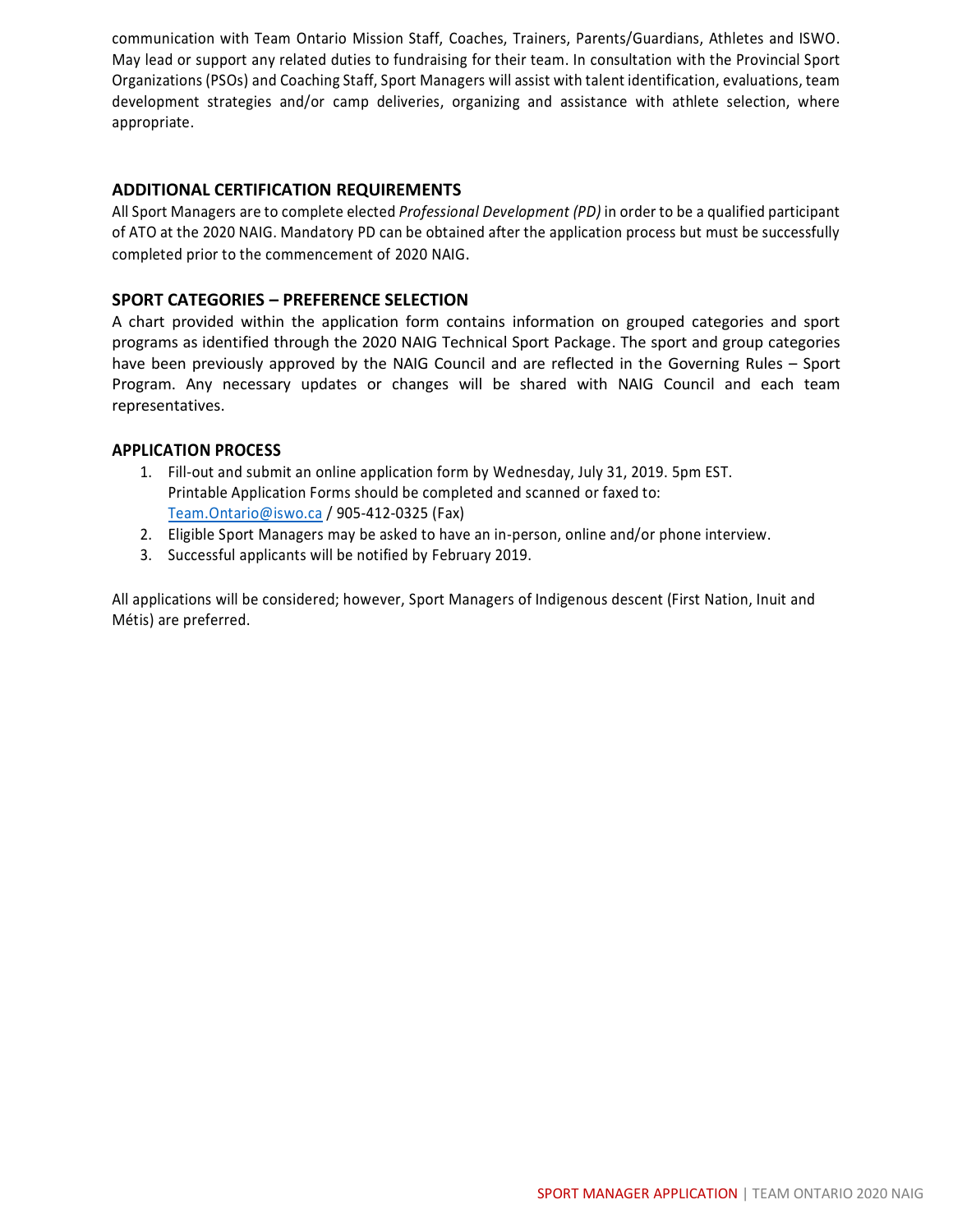| <b>APPLICATION FORM</b>                                                                          |        |                                                                                  |        |                                         |          |                                               |                   |        |                                                           |
|--------------------------------------------------------------------------------------------------|--------|----------------------------------------------------------------------------------|--------|-----------------------------------------|----------|-----------------------------------------------|-------------------|--------|-----------------------------------------------------------|
| IF MORE SPACE IS NEEDED TO COMPLETE ANY SECTION OF THIS APPLICATION:<br>$\Box$                   |        |                                                                                  |        |                                         |          |                                               |                   |        |                                                           |
| Attach a separate document and check this box (right)<br><b>PERSONAL INFORMATION</b><br>Α.       |        |                                                                                  |        |                                         |          |                                               |                   |        |                                                           |
| <b>Last Name:</b>                                                                                |        |                                                                                  |        |                                         |          |                                               |                   |        |                                                           |
|                                                                                                  |        |                                                                                  |        |                                         |          |                                               |                   |        |                                                           |
| <b>First Name:</b>                                                                               |        |                                                                                  |        |                                         |          |                                               |                   |        |                                                           |
| <b>Preferred Name</b>                                                                            |        |                                                                                  |        |                                         |          |                                               |                   |        |                                                           |
| to be Called:                                                                                    |        |                                                                                  |        |                                         |          | Middle Initial(s):                            |                   |        |                                                           |
| <b>Middle Name:</b>                                                                              |        |                                                                                  |        |                                         |          |                                               |                   |        |                                                           |
| <b>Preferred Gender</b>                                                                          |        | $\Box$ They                                                                      |        | $\square$ Ze                            |          | $\Box$ She<br>$\Box$ He                       |                   |        | $\Box$ No pronoun preferred                               |
| Pronoun:                                                                                         |        | $\Box$ A pronoun, not listed:                                                    |        |                                         |          |                                               |                   |        |                                                           |
| <b>Ethnicity:</b>                                                                                |        | $\Box$ First Nation (Status)<br>$\Box$ Métis Status<br>First Nation (Non-Status) |        |                                         |          | $\Box$ Inuit                                  | $\Box$ Non-Native |        |                                                           |
| Status #:<br>If Applicable                                                                       |        |                                                                                  |        |                                         |          |                                               |                   |        |                                                           |
| If First Nation of Non-Status, please provide a Proof of Ancestry letter                         |        |                                                                                  |        |                                         |          | $\Box$ Letter Attached                        |                   |        | $\Box$ Not Applicable (N/A)                               |
| ALL APPLICATIONS WILL BE CONSIDERED; HOWEVER, SPORT MANAGERS OF INDIGENOUS DESCENT ARE PREFERRED |        |                                                                                  |        |                                         |          |                                               |                   |        |                                                           |
| <b>Health Card #:</b><br>10 Digits and Version Code                                              |        |                                                                                  |        |                                         |          | Date of Birth:<br>(dd/mm/yyyy)                |                   |        |                                                           |
| (two letters), If Applicable                                                                     |        |                                                                                  |        |                                         |          |                                               |                   |        |                                                           |
| NCCP#:                                                                                           |        |                                                                                  |        |                                         |          | <b>Current Age:</b>                           |                   |        |                                                           |
| Community/Band(s)                                                                                |        |                                                                                  |        |                                         |          |                                               |                   |        |                                                           |
| <b>Represented:</b>                                                                              |        |                                                                                  |        |                                         |          |                                               |                   |        |                                                           |
|                                                                                                  |        |                                                                                  |        |                                         |          |                                               |                   |        |                                                           |
| <b>Mailing Address:</b>                                                                          |        |                                                                                  |        |                                         |          |                                               |                   |        |                                                           |
| City/Town:                                                                                       |        |                                                                                  |        |                                         |          | <b>Postal/Zip Code:</b>                       |                   |        |                                                           |
| <b>Province/State:</b>                                                                           |        |                                                                                  |        |                                         |          | Country:                                      |                   |        |                                                           |
| Phone #:                                                                                         |        |                                                                                  |        |                                         | Phone #: |                                               |                   |        |                                                           |
| (Primary)                                                                                        |        |                                                                                  |        |                                         |          | (Secondary)                                   |                   |        |                                                           |
| Email:                                                                                           |        |                                                                                  |        |                                         |          |                                               |                   |        |                                                           |
| Eligibility<br>Assets &                                                                          | $\Box$ | <b>Respect in Sport</b><br>- Activity Leader<br>Program                          | $\Box$ | Aboriginal<br>Coaching<br><b>Module</b> | $\Box$   | Making Headway<br>in Sport                    |                   | $\Box$ | Sport-Specific<br><b>NCCP</b><br>Certification(s)         |
| <b>Requirements</b><br>(in bold):                                                                | $\Box$ | Age of 18+ upon<br>Application<br>Submission                                     | $\Box$ | Valid<br>Driver's<br>License            | $\Box$   | <b>Making Ethical</b><br>Decisions-<br>Module |                   | $\Box$ | <b>Making Ethical</b><br>Decisions - Online<br>Evaluation |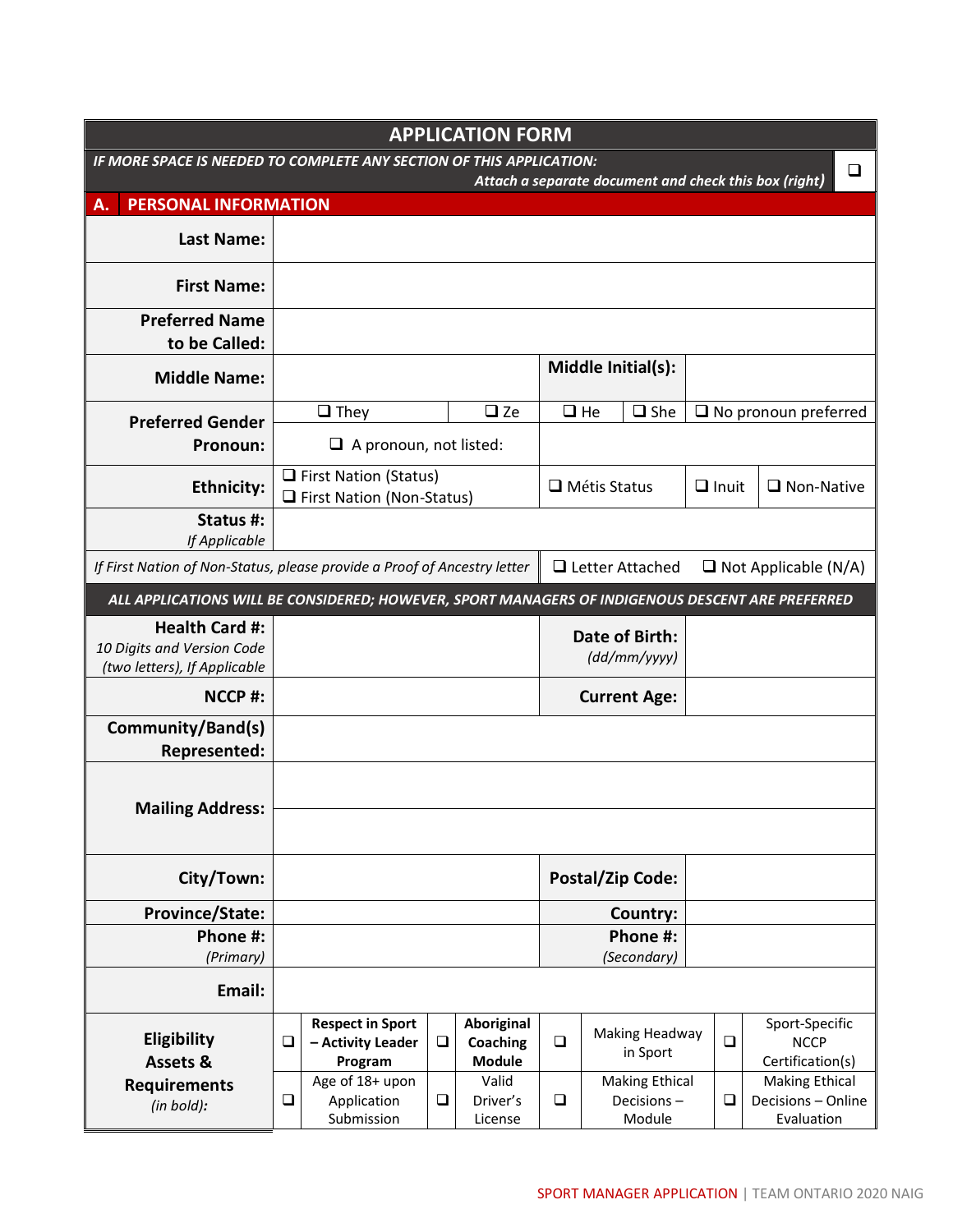|  | Able to stand, walk or wheel<br>for an extensive duration of time<br>and/or distance |  | <b>CPR/First Aid</b> |  | Respectable<br>Character |
|--|--------------------------------------------------------------------------------------|--|----------------------|--|--------------------------|
|--|--------------------------------------------------------------------------------------|--|----------------------|--|--------------------------|

# **B. POSITION PREFERENCE(S) –** IDENTIFYING ALTERNATIVE CONSIDERATIONS

In the event you are not selected as a Sport Manager, would you consider becoming either of these positions? Chaperone: ❑ Y ❑ N / Coach: ❑ Y ❑ N

For planning purposes, please include any known dates that you will be unavailable to be perform any General Roles & Responsibilities as a Sport Manager in the space provided:

# **C. SPORT PREFERENCE(S) –** SPORT MANAGEMENT CATEGORIES YOU ARE INTERESTED IN

Review chart below. Enter your 'top three' preferred choices in numbered order (1, 2 & 3 – one, being highest).

| <b>2020 NAIG</b>      | <b>GROUPED CATEGORIES</b>    |   |                |         |                       |   |                 |   |  |
|-----------------------|------------------------------|---|----------------|---------|-----------------------|---|-----------------|---|--|
|                       | 14U                          |   | <b>16U</b>     |         | <b>17U</b>            |   | <b>19U</b>      |   |  |
| <b>SPORT PROGRAMS</b> | (2006 & later)               |   | (2004 & later) |         | (2003 & later)        |   | $(2001 - 2005)$ |   |  |
|                       | M                            | F | M              | F       | M                     | F | M               | F |  |
| Archery (3-D)         |                              |   |                |         |                       |   |                 |   |  |
| Athletics             |                              |   |                |         |                       |   |                 |   |  |
| Badminton             |                              |   |                |         |                       |   |                 |   |  |
| <b>Baseball</b>       |                              |   |                |         |                       |   |                 |   |  |
| Basketball            |                              |   |                |         |                       |   |                 |   |  |
| Canoe/Kayak           |                              |   |                |         |                       |   |                 |   |  |
| Golf                  |                              |   |                |         |                       |   |                 |   |  |
| Lacrosse (Box)        |                              |   |                |         |                       |   |                 |   |  |
| <b>Rifle Shooting</b> |                              |   |                |         |                       |   |                 |   |  |
| Rugby (7's) **        |                              |   |                |         |                       |   |                 |   |  |
| Soccer                |                              |   |                |         |                       |   |                 |   |  |
| Softball              |                              |   |                |         |                       |   |                 |   |  |
| Swimming              |                              |   |                |         |                       |   |                 |   |  |
| Volleyball (Beach) ** |                              |   |                |         |                       |   |                 |   |  |
| Volleyball (Court)    |                              |   |                |         |                       |   |                 |   |  |
| Wrestling             |                              |   |                |         |                       |   |                 |   |  |
|                       |                              |   |                |         |                       |   |                 |   |  |
| <b>CHART LEGEND</b>   | **: Demonstration Only Sport |   |                | M: Male | F: Female             |   | U: (and) Under  |   |  |
| Available Category:   |                              |   |                |         | Unavailable Category: |   |                 |   |  |

| D.                            | <b>EMERGENCY DETAILS - IN THE EVENT OF AN EMERGENCY</b> |                                                                        |
|-------------------------------|---------------------------------------------------------|------------------------------------------------------------------------|
| Medical, Allergy and          |                                                         |                                                                        |
| <b>Food Considerations:</b>   |                                                         | If None, Check Here $\Box$                                             |
| <b>EMERGENCY CONTACT</b>      | Preferred Gender                                        | $\Box$ He $\Box$ She $\Box$ They $\Box$ Ze $\Box$ No Pronoun preferred |
|                               | Pronoun:                                                | $\Box$ Other, not listed:                                              |
| <b>Relation to Applicant:</b> |                                                         |                                                                        |
| <b>Full Name:</b>             |                                                         |                                                                        |
|                               |                                                         |                                                                        |
| Primary Phone #:              |                                                         | Alternative Phone #:                                                   |
|                               |                                                         | Email Address:                                                         |